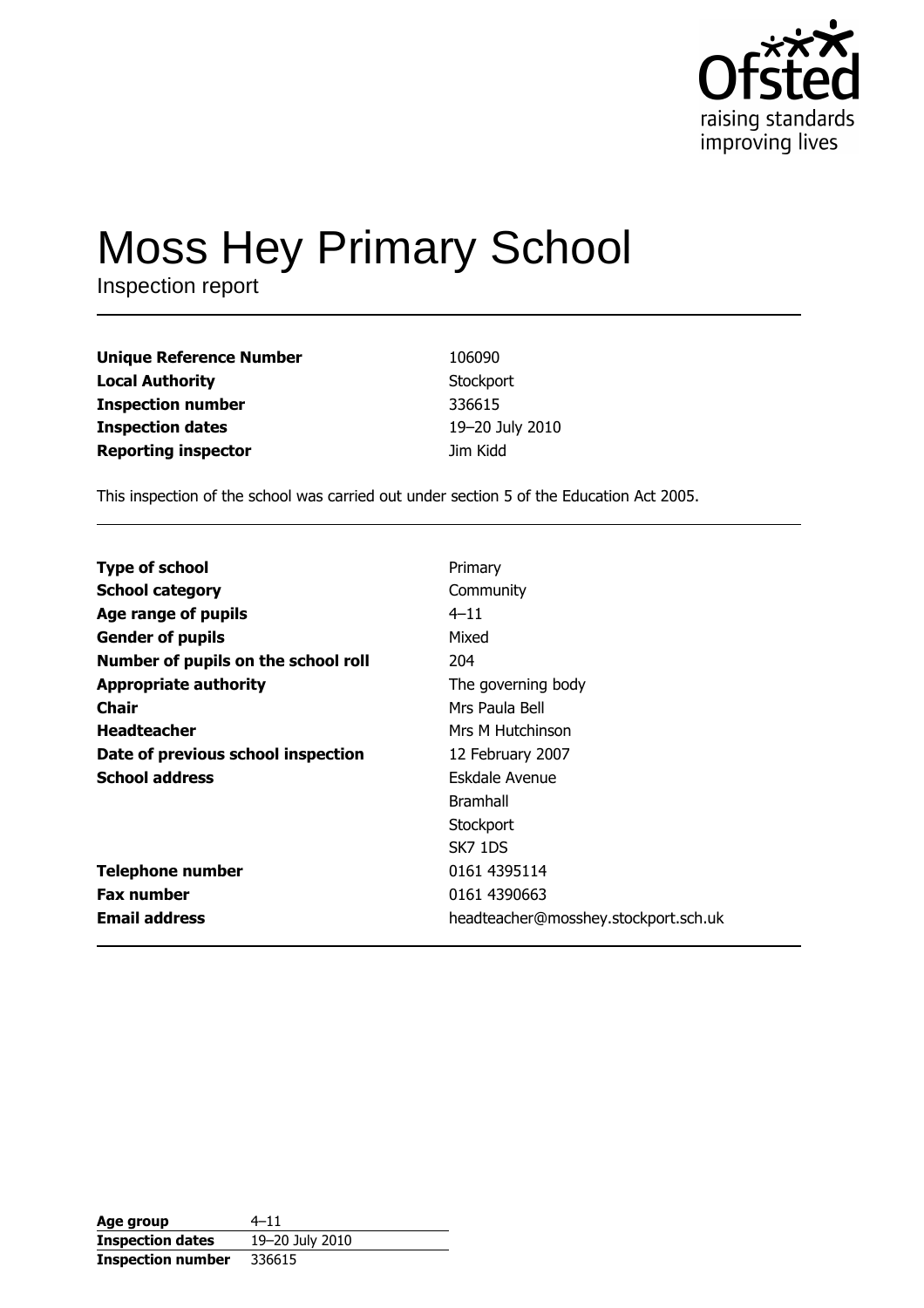The Office for Standards in Education, Children's Services and Skills (Ofsted) regulates and inspects to achieve excellence in the care of children and young people, and in education and skills for learners of all ages. It regulates and inspects childcare and children's social care, and inspects the Children and Family Court Advisory Support Service (Cafcass), schools, colleges, initial teacher training, work-based learning and skills training, adult and community learning, and education and training in prisons and other secure establishments. It rates council children's services, and inspects services for looked after children, safequarding and child protection.

Further copies of this report are obtainable from the school. Under the Education Act 2005, the school must provide a copy of this report free of charge to certain categories of people. A charge not exceeding the full cost of reproduction may be made for any other copies supplied.

If you would like a copy of this document in a different format, such as large print or Braille, please telephone 08456 404045, or email enquiries@ofsted.gov.uk.

You may copy all or parts of this document for non-commercial educational purposes, as long as you give details of the source and date of publication and do not alter the documentation in any way.

Royal Exchange Buildings St Ann's Square Manchester M2 7LA T: 08456 404045 Textphone: 0161 618 8524 E: enquiries@ofsted.gov.uk W: www.ofsted.gov.uk © Crown copyright 2010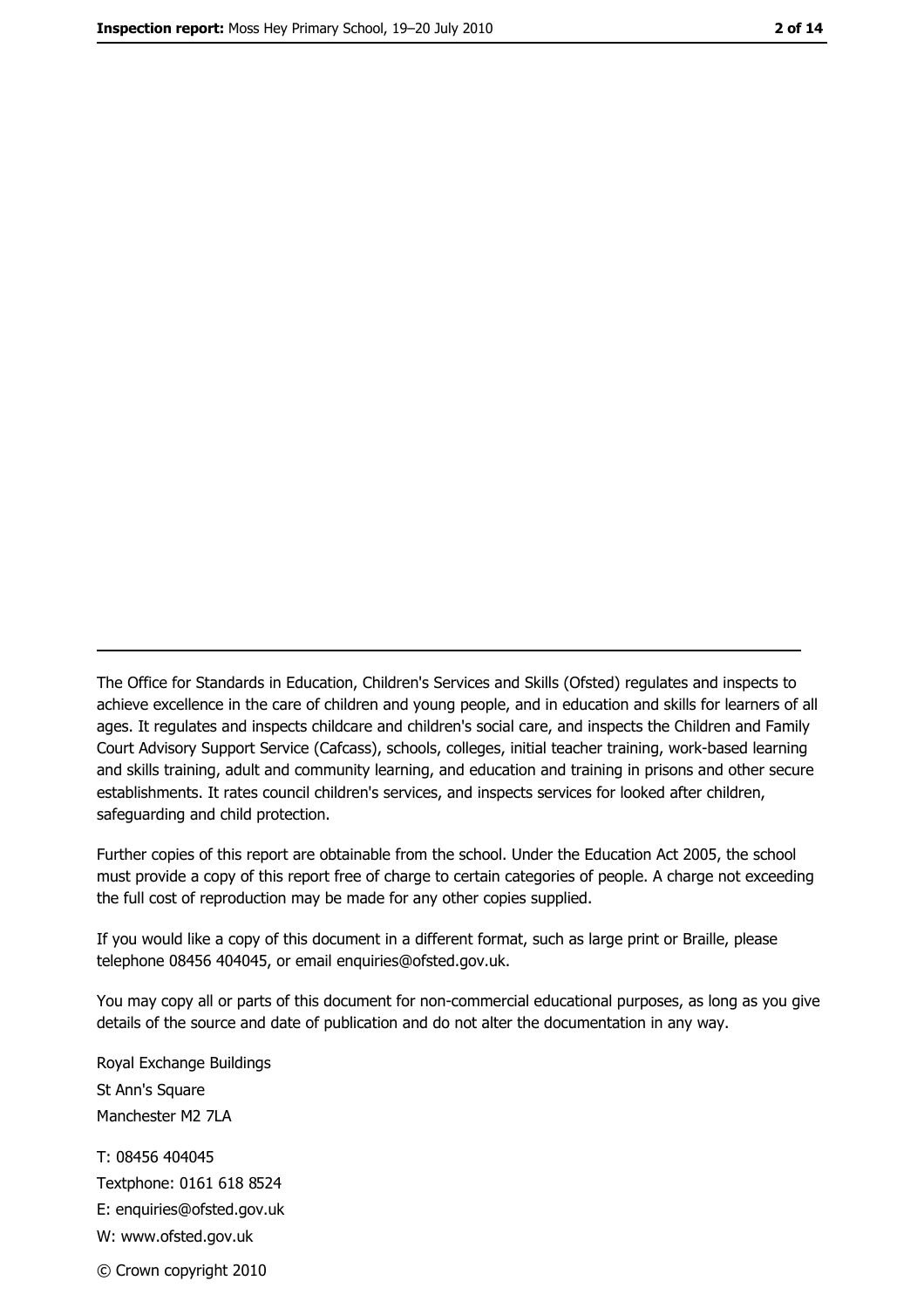# **Introduction**

This inspection was carried out by three additional inspectors. Inspectors observed 14 lessons or part lessons and saw all seven teachers in their classrooms twice. Meetings were held with pupils, parents and carers, staff, governors and the School Improvement Partner. Inspectors observed the school's work and looked at development planning, internal assessments of pupils' progress, a variety of relevant policies and pupils' workbooks. They also scrutinised 97 questionnaires returned by parents and carers, 10 completed by staff and 39 returned by pupils in Key Stage 2.

The inspection team reviewed many aspects of the school's work. It looked in detail at the following:

- whether the improvement in attainment, suggested by the 2009 data, is being  $\blacksquare$ maintained
- whether the school's view that pupils' enjoyment, progress and achievement are  $\blacksquare$ good is justified
- the challenge in teaching and whether it is good enough to enable pupils to do their  $\blacksquare$ best
- the involvement and impact of governors in monitoring the work of the school.  $\blacksquare$

# Information about the school

This is a slightly smaller than average sized school. The percentage of pupils known to be eligible for free school meals is low. There is a broadly average number of pupils with special educational needs and/or disabilities. Most pupils are White British but there is an increasing proportion of pupils from minority ethnic heritages and about half of them are at early stages of learning English. Moss Hey has several awards including Artsmark Gold, ICT mark and the Activemark. It is also an accredited Healthy School and is currently working towards enhanced status. The governing body administers an 'Out of School Club', which operates at the beginning and at the end of the school day. The Fledglings Pre-School Nursery is inspected separately and receives a separate report which is available on the Ofsted website.

The school has undergone significant staffing changes since the previous inspection, including the appointments of a new headteacher and a new deputy headteacher.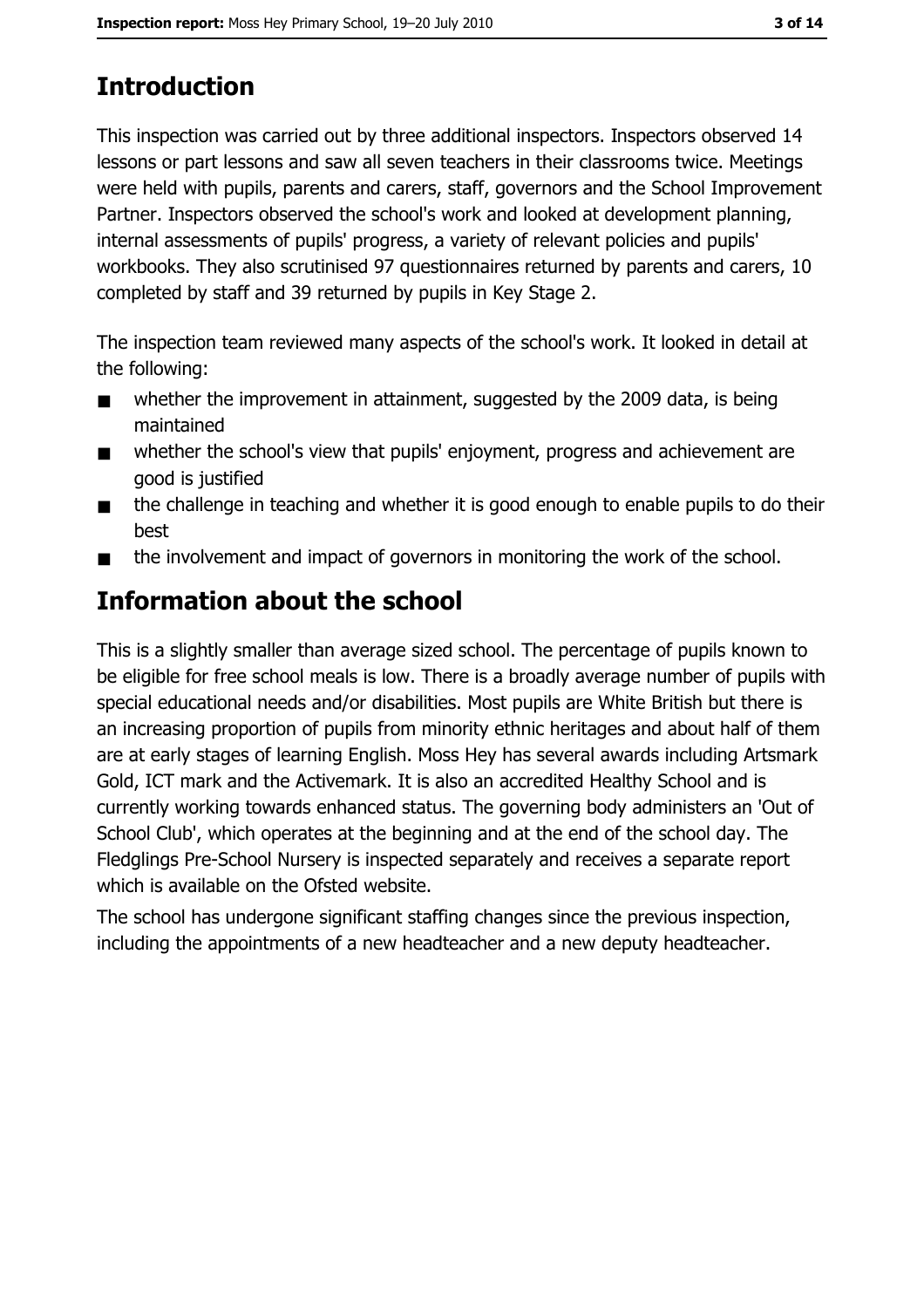# **Inspection judgements**

# Overall effectiveness: how good is the school?

## The school's capacity for sustained improvement

## **Main findings**

This is a good school. Staff of all levels of experience and responsibility are actively involved in monitoring school performance, and self-evaluation is accurate. The governing body supports the school effectively and its members hold the leadership to account with rigour. As a result, assessment policy and practice are now much better than at the time of the previous inspection and any possible underachievement is picked up more rapidly than hitherto. The school, therefore, has good capacity to sustain improvement and provides good value for money.

Pupils enjoy their school, feel safe in its environs and their attendance and punctuality are outstanding. They have an excellent understanding of how to live a healthy lifestyle. Those who attend it enjoy the 'Out of School Club' too. Pupils behave well, are not afraid to take responsibility and treat visitors with courtesy and respect. They support a wide range of local and national charities and are proud of their links with their partner school in Thailand.

As a consequence of good teaching and hard work, all groups of pupils achieve well across the school and reach above average standards by the time they leave. The progress of boys in developing their writing skills is not as good as that of their female counterparts. The progress of all pupils in numeracy is impressive.

The curriculum is developing well and provides pupils with many opportunities to find things out for themselves and to identify the important links between the subjects they are studying. It also supports their personal development and the excellent range of enrichment activities is highly regarded and there is a good take up of a variety of extra-curricular sessions, including musical instrument tuition. The school is now looking to find ways of making the literacy curriculum more engaging to boys, in order to improve their skills in writing, for example.

Teachers and support staff take good care of their charges and make sure that pupils with special educational needs and those identified as vulnerable are fully integrated into the life of the school. The school engages with parents and carers well overall but recognises that more needs to be done to ensure that families are made fully aware of how well they children are progressing in relation to National Curriculum levels.

# What does the school need to do to improve further?

- Accelerate progress in writing, particularly for boys, by:  $\blacksquare$ 
	- making pupils more aware of their current performance and of how they can improve their work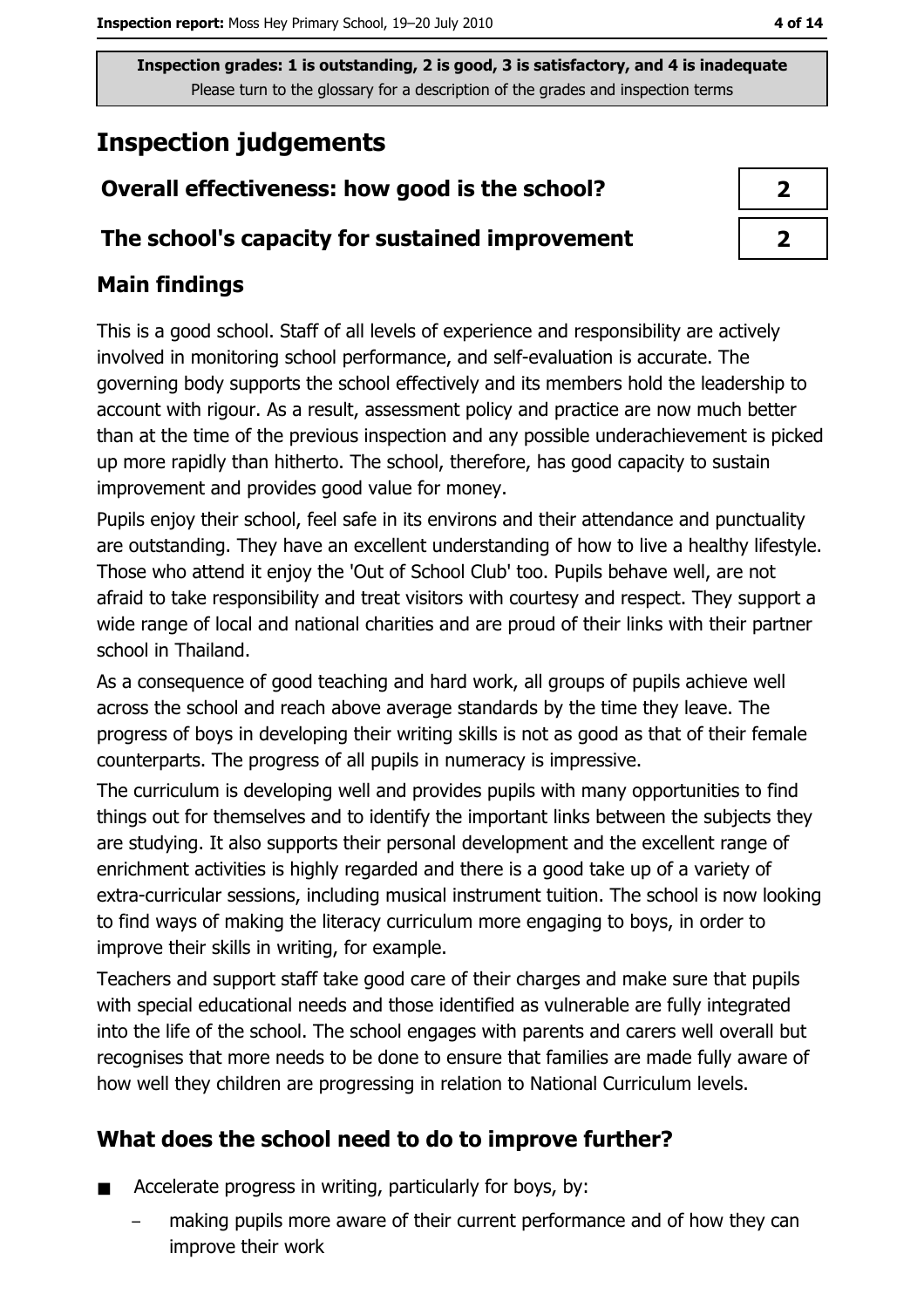- continuing to embed assessment practice in order to ensure pupils receive more targeted support
- further developing the literacy curriculum to make it more engaging for boys
- giving more opportunities to practise writing skills in real-life situations.
- Extend the school's engagement with parents and carers by giving them more information about their children's progress in relation to National Curriculum levels.

## **Outcomes for individuals and groups of pupils**

Pupils are keen to do well and are more than willing to show visitors their own work and also the work of their classmates. They are happy when their classmates succeed and might generously say, 'My drawing is good but just look at his: it is better than mine!' Indeed, they enjoy their independent work in class and approach it with real interest and maturity, for example, in Year 3 when they are identifying a range of food items through smell.

From skills on entry to Reception, which are broadly as expected for their age, pupils make good progress across the school and reach above average attainment by the time they leave at the end of Year 6. The improvement in standards reached in 2009 has been maintained and pupils in all years achieve well and are on course to reach their challenging targets. Some are on track to exceed them. As a result of good support from teaching assistants, often on a one-to-one basis, pupils with special educational needs and/or disabilities achieve well too and make the same good progress as their peers. Boys' progress in writing lags behind that of girls and the school recognises that they need to be more aware of how to improve their work if their standards in writing are to improve.

Behaviour is good overall but there is some lack of concentration in class in upper Key Stage 2. Pupils feel safe because, in their words: 'Our teachers and teaching assistants are always there if we need them.' Pupils have a range of opportunities to take responsibility around school, through membership of the school council and through the 'buddy' scheme, for example. Older pupils enjoy supporting younger ones and particular like having lunch with the children in the Reception class. Pupils are not afraid to give visitors advice about how to eat healthily and they have an excellent understanding of the importance of a balanced diet and of physical fitness. Spiritual, moral, social and cultural development is good and the Samba band's performance in assembly is well received by the rest of the school.

These are the grades for pupils' outcomes

 $\overline{2}$ 

The grades for attainment and attendance are: 1 is high; 2 is above average; 3 is broadly average; and 4 is low.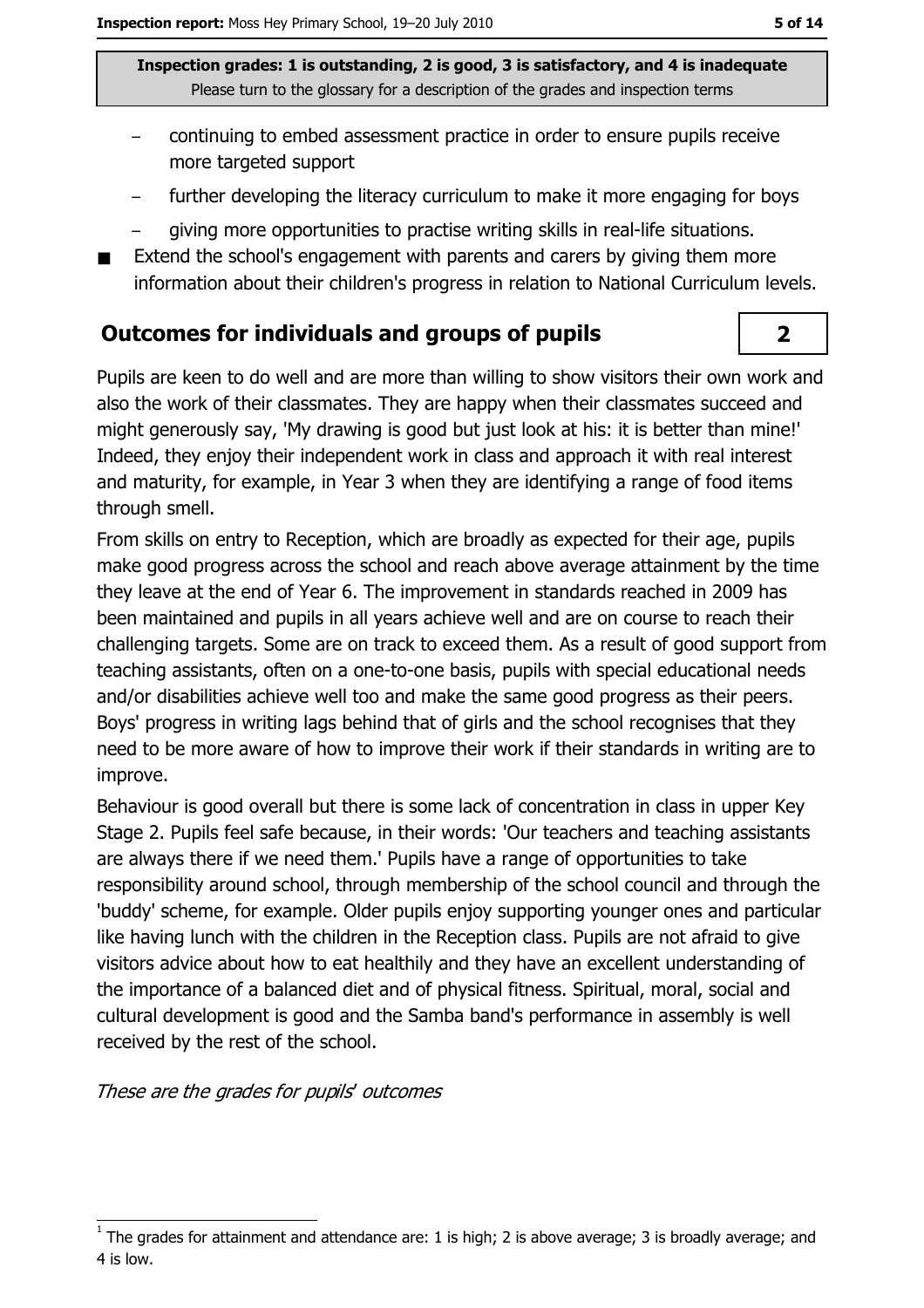| Pupils' achievement and the extent to which they enjoy their learning                                                     |                |
|---------------------------------------------------------------------------------------------------------------------------|----------------|
| Taking into account:<br>Pupils' attainment <sup>1</sup>                                                                   | 2              |
| The quality of pupils' learning and their progress                                                                        | 2              |
| The quality of learning for pupils with special educational needs and/or<br>disabilities and their progress               | $\overline{2}$ |
| The extent to which pupils feel safe                                                                                      |                |
| <b>Pupils' behaviour</b>                                                                                                  |                |
| The extent to which pupils adopt healthy lifestyles                                                                       |                |
| The extent to which pupils contribute to the school and wider community                                                   |                |
| The extent to which pupils develop workplace and other skills that will<br>contribute to their future economic well-being |                |
| Taking into account:<br>Pupils' attendance <sup>1</sup>                                                                   | 1              |
| The extent of pupils' spiritual, moral, social and cultural development                                                   |                |

#### How effective is the provision?

Teaching is consistently good across the school and there are examples of outstanding practice in Key Stage 2. In most lessons, there is a range of activities and pupils are given opportunities to work in pairs and in groups and to research work for themselves. In an outstanding Year 5 numeracy lesson, for example, the teachers and teaching assistants worked very well together giving pupils often individual tuition in how to estimate the size of angles. Those working on their independent assignments were fully engaged in their learning and spoke confidently with visitors about what they were doing and why. Similarly, in a Year 3 numeracy lesson, challenge was high, work was tailored to individual needs and pupils made good progress in handling fractions as a result.

Assessment has improved markedly since the previous inspection and the school now tracks the progress of groups and individuals on a much more regular basis. Teachers are now looking to embed this monitoring practice further, in order to ensure that support, particularly for boys in writing, is more targeted and that they are made more aware of how well they are doing and of how they can improve their work. Marking is regular and pupils also have opportunities to evaluate the work of their peers, through the effective activote initiative, for example.

The curriculum makes a good contribution to pupils' personal development and there is also a very impressive range of enrichment activities to encourage learning outside the formal classroom and to foster team spirit and independence, for example, during the annual residential visit. Opportunities in lessons for pupils to research work for themselves are a strong feature and they talk with confidence about the links between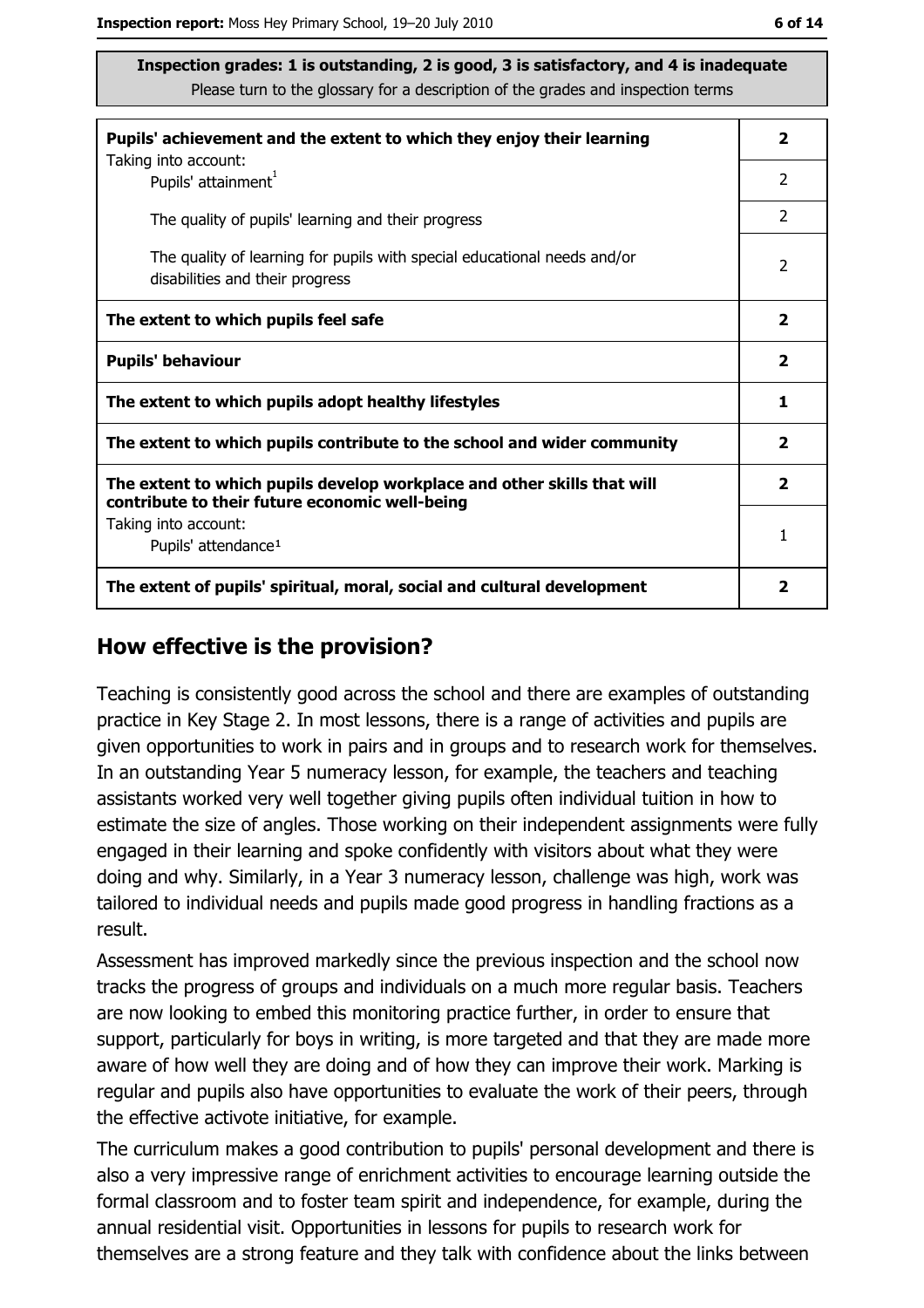subjects, when completing their work on animal habitats, for example. The school is looking to develop the creative aspects of the curriculum further, to make it more engaging for boys and to give pupils more opportunities to reinforce their writing skills in real-life situations.

Care and quidance are good. The talented and committed teaching assistants support pupils well and are always concerned to ensure that each individual can take full advantage of what the school has to offer. Parents express gratitude for the work the school does with pupils experiencing both physical and emotional difficulties and one spoke for many with the words, 'The school could not have done more to integrate my child into the mainstream setting.' The school also prepares its pupils well for the next stage of their education in the secondary sector.

These are the grades for the quality of provision

| The quality of teaching                                                                                    |  |
|------------------------------------------------------------------------------------------------------------|--|
| Taking into account:<br>The use of assessment to support learning                                          |  |
| The extent to which the curriculum meets pupils' needs, including, where<br>relevant, through partnerships |  |
| The effectiveness of care, guidance and support                                                            |  |

## How effective are leadership and management?

The forward-looking headteacher, fully supported by a talented deputy headteacher, leads by example and engenders good teamwork among staff, both teaching and non-teaching. A typical comment is 'There is a fantastic team spirit here and everyone is supportive of each other.' Adults are ambitious for their pupils and on-going improvement in all areas of school life is the order of the day. Governors are well informed, fully supportive of what the school is trying to do and are never afraid to challenge the leadership when they feel it necessary to do so.

Engagement with parents and carers is good overall, but a small minority of parents are accurate in their view that the school needs to do more to inform them about their children's progress. The school promotes equality of opportunity well but is aware that boys are not making the same progress as girls with their writing. It tackles discrimination in all its forms effectively. Safeguarding and child protection procedures are good and meet current requirements. Staff training is fully up to date and the welfare of each individual is given a high priority.

There are good links with a variety of outside agencies for the benefit of pupils. Children from a local special school and pre-school nursery enjoyed attending a play rehearsal during the inspection.

The school promotes community cohesion well. It has completed a detailed audit of the school's context and has produced an action plan with targets and time scales. Pupils' understanding of the global context is reinforced by the links with the partner school in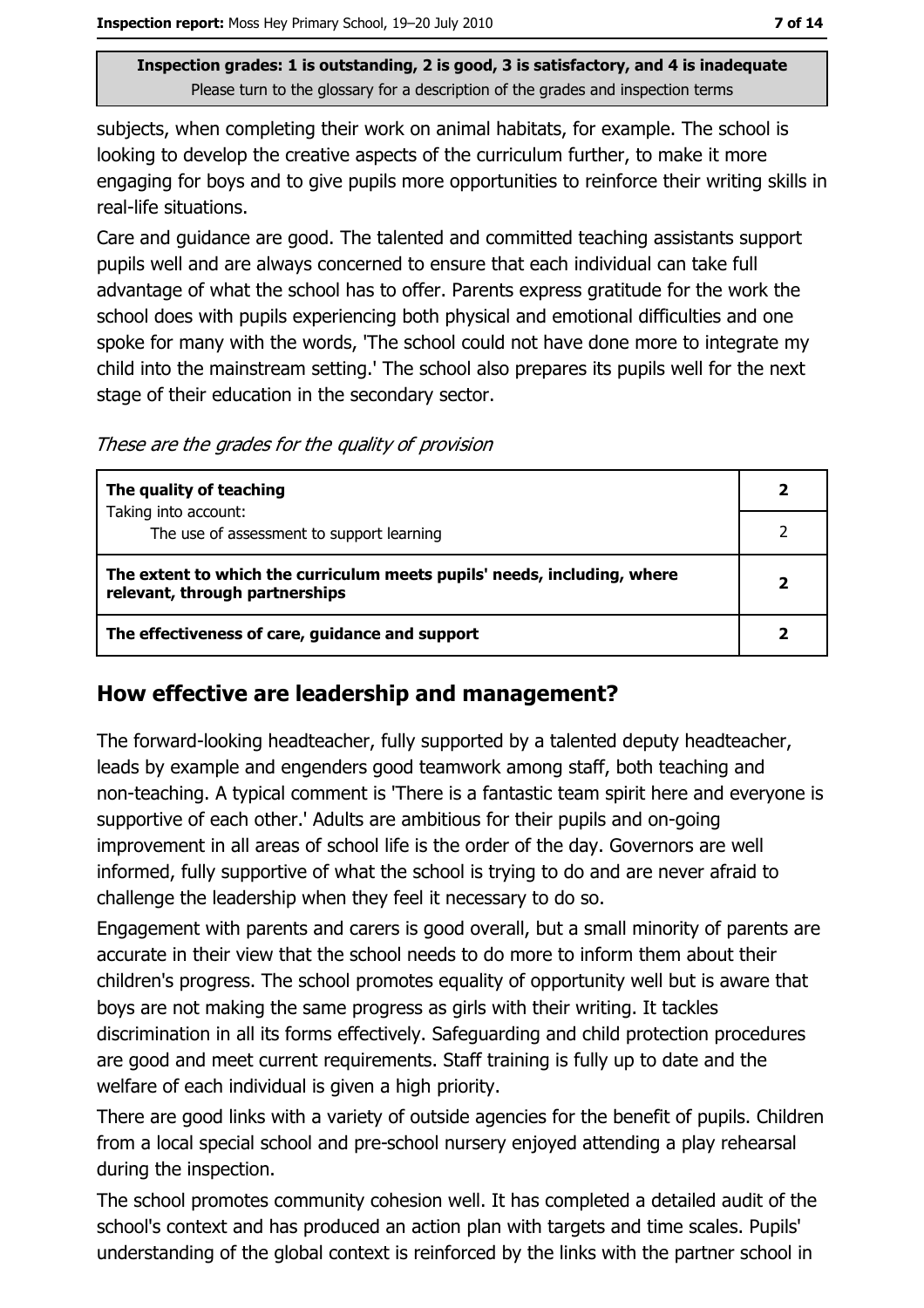Thailand.

These are the grades for leadership and management

| The effectiveness of leadership and management in embedding ambition and<br>driving improvement                                                                     | $\overline{\phantom{a}}$ |
|---------------------------------------------------------------------------------------------------------------------------------------------------------------------|--------------------------|
| Taking into account:<br>The leadership and management of teaching and learning                                                                                      | 2                        |
| The effectiveness of the governing body in challenging and supporting the<br>school so that weaknesses are tackled decisively and statutory responsibilities<br>met | $\overline{2}$           |
| The effectiveness of the school's engagement with parents and carers                                                                                                | $\overline{2}$           |
| The effectiveness of partnerships in promoting learning and well-being                                                                                              | $\overline{2}$           |
| The effectiveness with which the school promotes equality of opportunity and<br>tackles discrimination                                                              | $\overline{\mathbf{2}}$  |
| The effectiveness of safeguarding procedures                                                                                                                        | $\overline{\mathbf{2}}$  |
| The effectiveness with which the school promotes community cohesion                                                                                                 | $\overline{2}$           |
| The effectiveness with which the school deploys resources to achieve<br>value for money                                                                             | $\overline{\mathbf{2}}$  |

#### **Early Years Foundation Stage**

The majority of children start their Reception Year with skills, which are broadly typical for their age but there are weaknesses in early writing and calculation. They make good progress in all areas of learning and most move into Year 1 with skills, which are securely within the expected goals, with some children exceeding these. The area is an attractive setting with creative displays, on the theme of 'pirates' for example, which support children's learning in all areas. Children play happily together, sharing equipment and resources willingly and sensibly with their peers. They thoroughly enjoy the wide range of well-planned activities open to them and are more than willing to initiate their own games. Staff are well briefed and intervene at exactly the right times to move children's learning on.

Teaching is good and based on an accurate assessment of the needs and interests of both individuals and groups. The setting is led and managed well and the relatively new Early Years Foundation Stage leader has a clear overview of the strengths and areas for development. Children's progress is carefully monitored and the information is used effectively to plan children's next steps in learning. There are high levels of teamwork amongst all staff and also a good range of enrichment activities to support and extend children's learning experiences. Staff recognise that the outside area needs further development to promote children's physical skills and to extend opportunities for other areas of learning, in writing and number work, for example. Children's safety and welfare are a high priority and induction procedures ensure that children settle quickly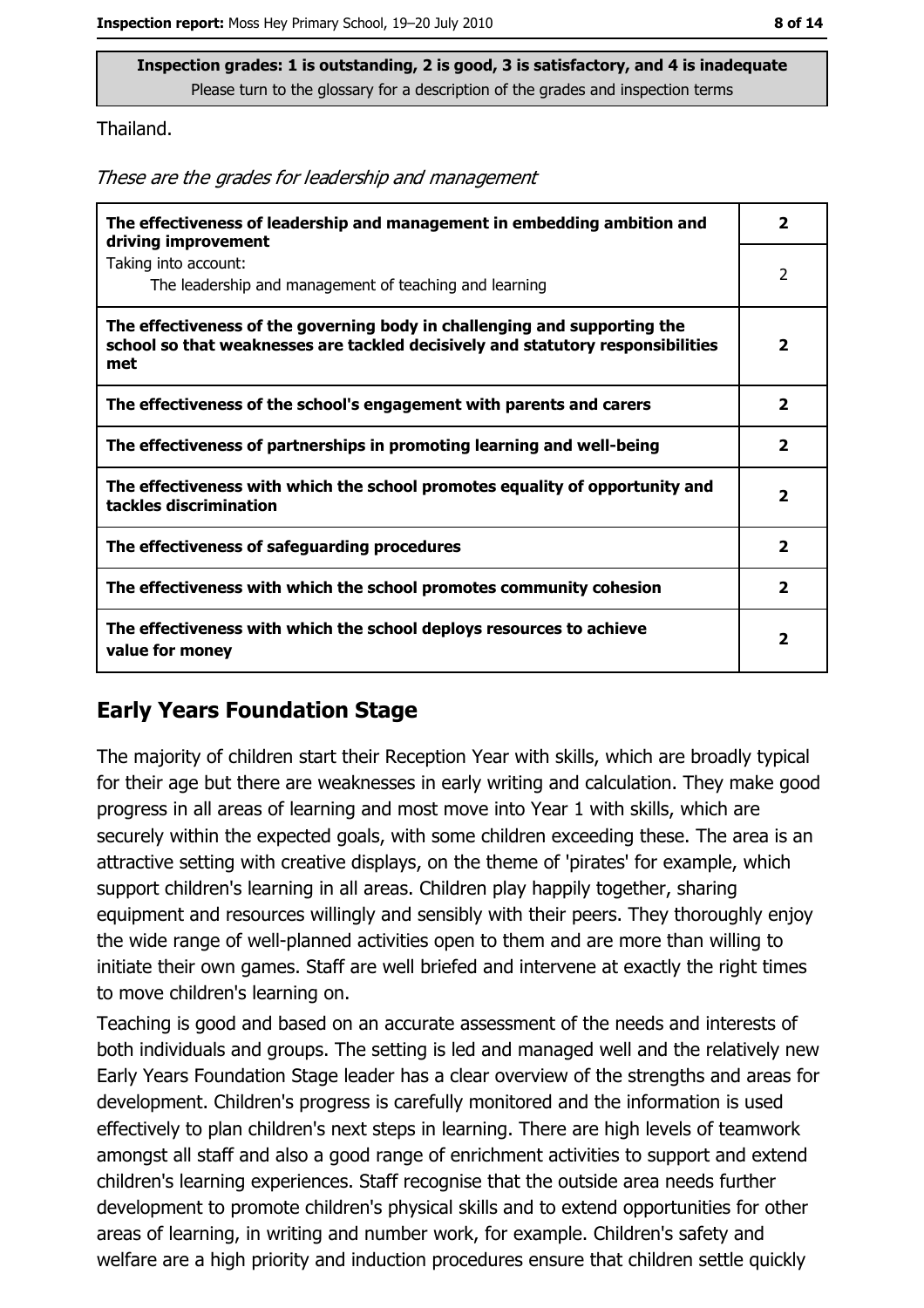into their new surroundings. There are strong links with parents who have very positive views of both provision and of the progress their sons and daughters are making. As they say, 'There is such a family atmosphere here and our children can't wait to come in the morning!'

These are the grades for the Early Years Foundation Stage

| <b>Overall effectiveness of the Early Years Foundation Stage</b>                             |  |
|----------------------------------------------------------------------------------------------|--|
| Taking into account:<br>Outcomes for children in the Early Years Foundation Stage            |  |
| The quality of provision in the Early Years Foundation Stage                                 |  |
| The effectiveness of leadership and management of the Early Years<br><b>Foundation Stage</b> |  |

## **Views of parents and carers**

Most parents and carers are entirely satisfied with what the school is doing for their offspring. They are particularly impressed with how the school keeps them safe and with their children's enjoyment of school life. A small minority does not believe the school deals effectively with unacceptable behaviour. Inspectors judge behaviour overall to be good but accept that there are examples of inappropriate behaviour in upper Key Stage 2. A small minority also believes that the school does not inform them well enough about their children's progress and believe that they do not make enough progress in lessons. Inspectors judge pupils' progress to be good. However, the school recognises that it needs to provide parents and carers with more information on pupils' performance in relation to National Curriculum levels. Planning is underway to address this issue.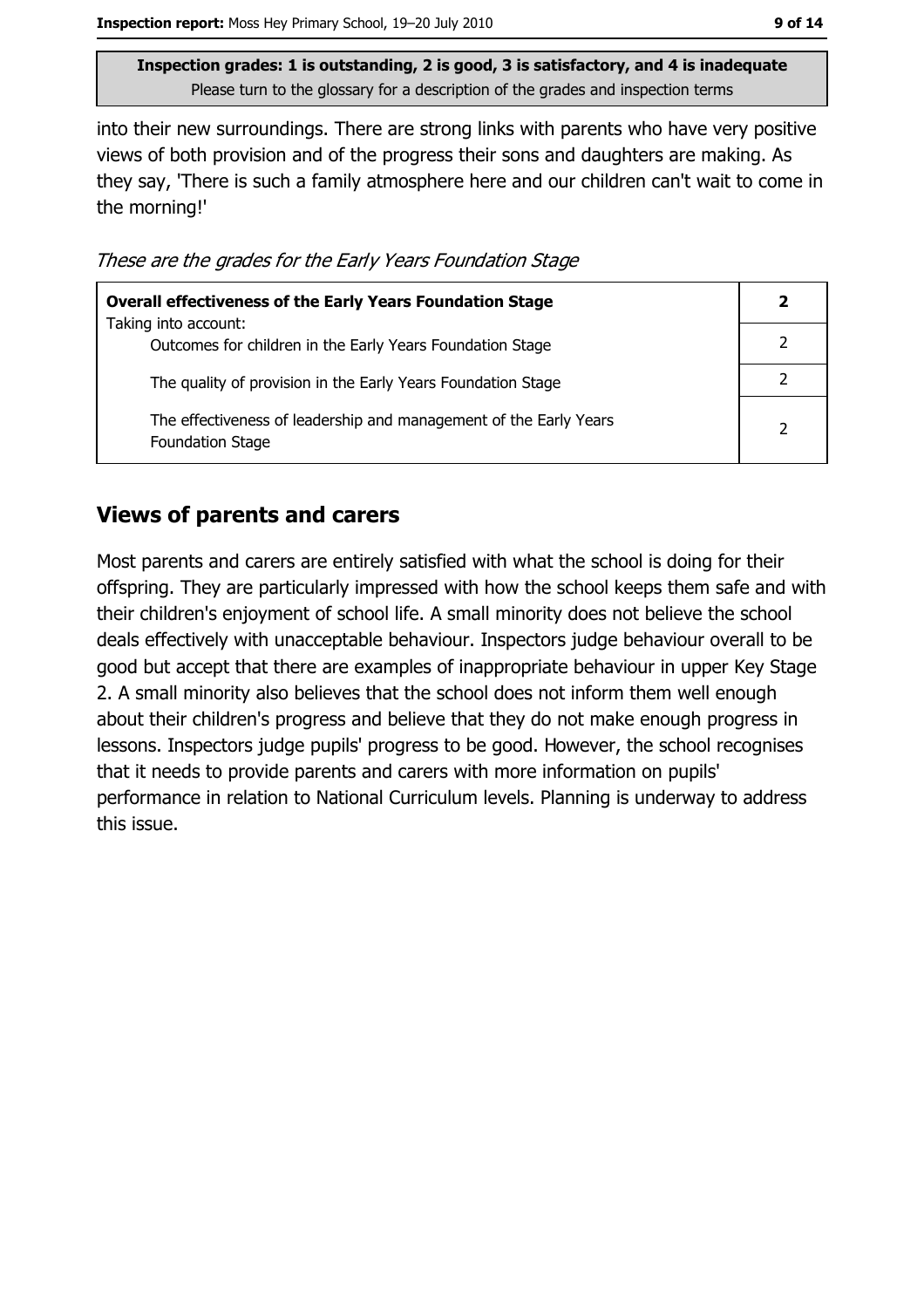#### Responses from parents and carers to Ofsted's questionnaire

Ofsted invited all the registered parents and carers of pupils registered at Moss Hey Primary School to complete a questionnaire about their views of the school.

In the questionnaire, parents and carers were asked to record how strongly they agreed with 13 statements about the school.

The inspection team received 97 completed questionnaires by the end of the on-site inspection. In total, there are 204 pupils registered at the school.

| <b>Statements</b>                                                                                                                                                                                                                                       | <b>Strongly</b><br><b>Agree</b> |               | <b>Agree</b> |               |                | <b>Disagree</b> |                | <b>Strongly</b><br>disagree |  |
|---------------------------------------------------------------------------------------------------------------------------------------------------------------------------------------------------------------------------------------------------------|---------------------------------|---------------|--------------|---------------|----------------|-----------------|----------------|-----------------------------|--|
|                                                                                                                                                                                                                                                         | <b>Total</b>                    | $\frac{0}{0}$ | <b>Total</b> | $\frac{0}{0}$ | <b>Total</b>   | $\frac{0}{0}$   | <b>Total</b>   | $\frac{0}{0}$               |  |
| My child enjoys school                                                                                                                                                                                                                                  | 52                              | 54            | 38           | 39            | $\overline{4}$ | $\overline{4}$  | 3              | 3                           |  |
| The school keeps my child<br>safe                                                                                                                                                                                                                       | 56                              | 58            | 35           | 36            | $\mathbf{1}$   | 1               | 3              | 3                           |  |
| The school informs me<br>about my child's progress                                                                                                                                                                                                      | 27                              | 28            | 46           | 47            | 18             | 19              | 5              | 5                           |  |
| My child is making enough<br>progress at this school                                                                                                                                                                                                    | 29                              | 30            | 45           | 46            | 14             | 14              | 8              | 8                           |  |
| The teaching is good at this<br>school                                                                                                                                                                                                                  | 37                              | 38            | 45           | 46            | 10             | 10              | 4              | $\overline{4}$              |  |
| The school helps me to<br>support my child's learning                                                                                                                                                                                                   | 29                              | 30            | 48           | 49            | 11             | 11              | 8              | 8                           |  |
| The school helps my child to<br>have a healthy lifestyle                                                                                                                                                                                                | 48                              | 49            | 40           | 41            | 6              | 6               | 3              | 3                           |  |
| The school makes sure that<br>my child is well prepared for<br>the future (for example<br>changing year group,<br>changing school, and for<br>children who are finishing<br>school, entering further or<br>higher education, or<br>entering employment) | 42                              | 43            | 36           | 37            | 3              | 3               | 8              | 8                           |  |
| The school meets my child's<br>particular needs                                                                                                                                                                                                         | 34                              | 35            | 39           | 40            | 11             | 11              | 8              | 8                           |  |
| The school deals effectively<br>with unacceptable behaviour                                                                                                                                                                                             | 22                              | 23            | 44           | 45            | 17             | 18              | 12             | 12                          |  |
| The school takes account of<br>my suggestions and<br>concerns                                                                                                                                                                                           | 29                              | 30            | 39           | 40            | 14             | 14              | 10             | 10                          |  |
| The school is led and<br>managed effectively                                                                                                                                                                                                            | 21                              | 22            | 50           | 52            | 14             | 14              | 12             | 12                          |  |
| Overall, I am happy with my<br>child's experience at this<br>school                                                                                                                                                                                     | 40                              | 41            | 35           | 36            | 16             | 16              | $\overline{4}$ | $\overline{4}$              |  |

The table above summarises the responses that parents and carers made to each statement. The percentages indicate the proportion of parents and carers giving that response out of the total number of completed questionnaires. Where one or more parents and carers chose not to answer a particular question, the percentages will not add up to 100%.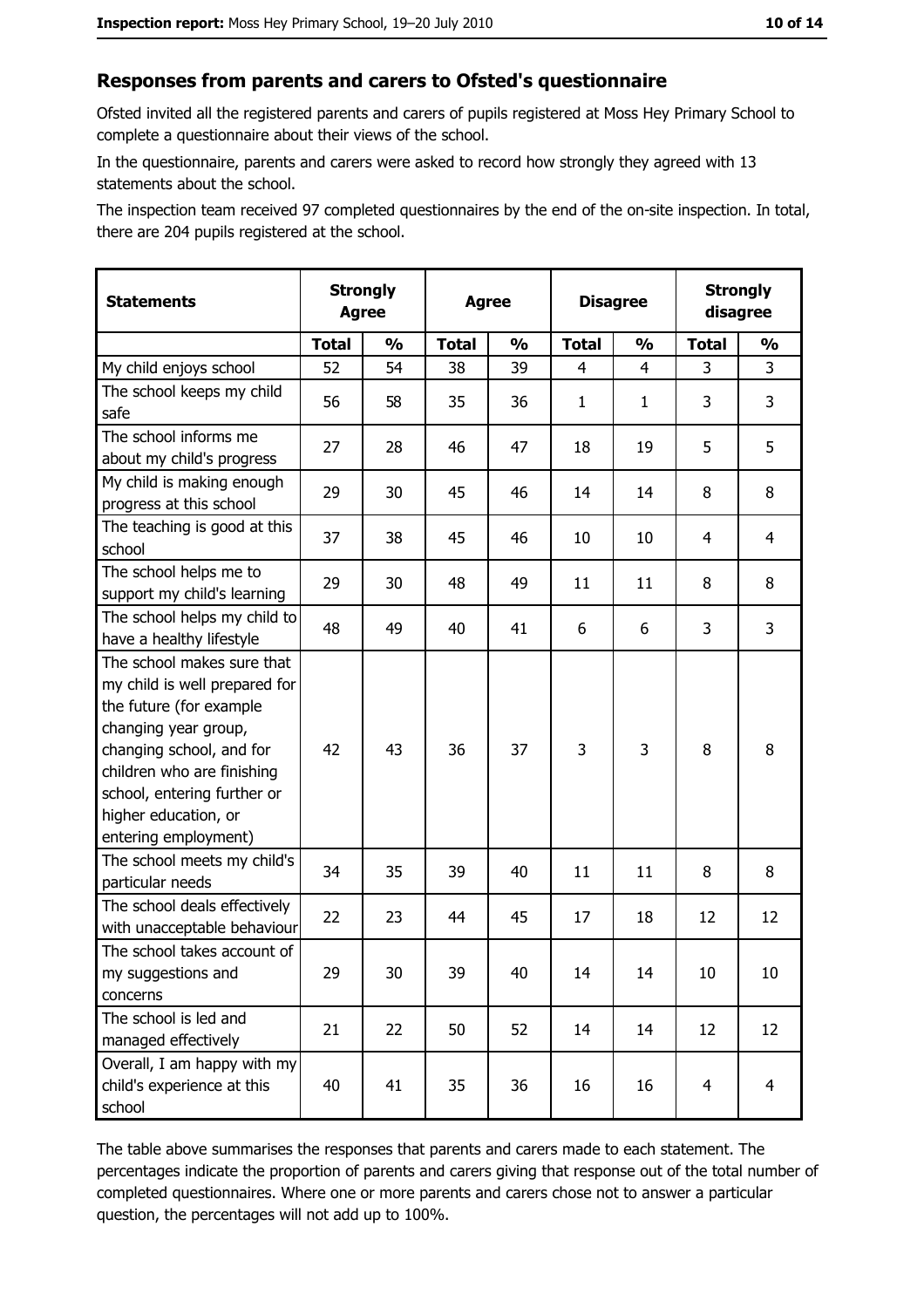# **Glossary**

| Grade   | <b>Judgement</b> | <b>Description</b>                                                                                                                                                                                                               |
|---------|------------------|----------------------------------------------------------------------------------------------------------------------------------------------------------------------------------------------------------------------------------|
| Grade 1 | Outstanding      | These features are highly effective. An oustanding<br>school provides exceptionally well for its pupils' needs.                                                                                                                  |
| Grade 2 | Good             | These are very positive features of a school. A school<br>that is good is serving its pupils well.                                                                                                                               |
| Grade 3 | Satisfactory     | These features are of reasonable quality. A satisfactory<br>school is providing adequately for its pupils.                                                                                                                       |
| Grade 4 | Inadequate       | These features are not of an acceptable standard. An<br>inadequate school needs to make significant<br>improvement in order to meet the needs of its pupils.<br>Ofsted inspectors will make further visits until it<br>improves. |

# What inspection judgements mean

## **Overall effectiveness of schools**

|                       | Overall effectiveness judgement (percentage of<br>schools) |      |                     |                   |
|-----------------------|------------------------------------------------------------|------|---------------------|-------------------|
| <b>Type of school</b> | <b>Outstanding</b>                                         | Good | <b>Satisfactory</b> | <b>Inadequate</b> |
| Nursery schools       | 51                                                         | 45   | 0                   | 4                 |
| Primary schools       | 6                                                          | 41   | 42                  | 10                |
| Secondary schools     | 8                                                          | 34   | 44                  | 14                |
| Sixth forms           | 10                                                         | 37   | 50                  | 3                 |
| Special schools       | 32                                                         | 38   | 25                  | 5                 |
| Pupil referral units  | 12                                                         | 43   | 31                  | 14                |
| All schools           | 9                                                          | 40   | 40                  | 10                |

New school inspection arrangements were introduced on 1 September 2009. This means that inspectors now make some additional judgements that were not made previously.

The data in the table above is for the period 1 September to 31 December 2009 and is the most recently published data available (see www.ofsted.gov.uk). Please note that the sample of schools inspected during the autumn term 2009 was not representative of all schools nationally, as weaker schools are inspected more frequently than good or outstanding schools.

Percentages are rounded and do not always add exactly to 100. Secondary school figures include those that have sixth forms, and sixth form figures include only the data specifically for sixth form inspection judgements.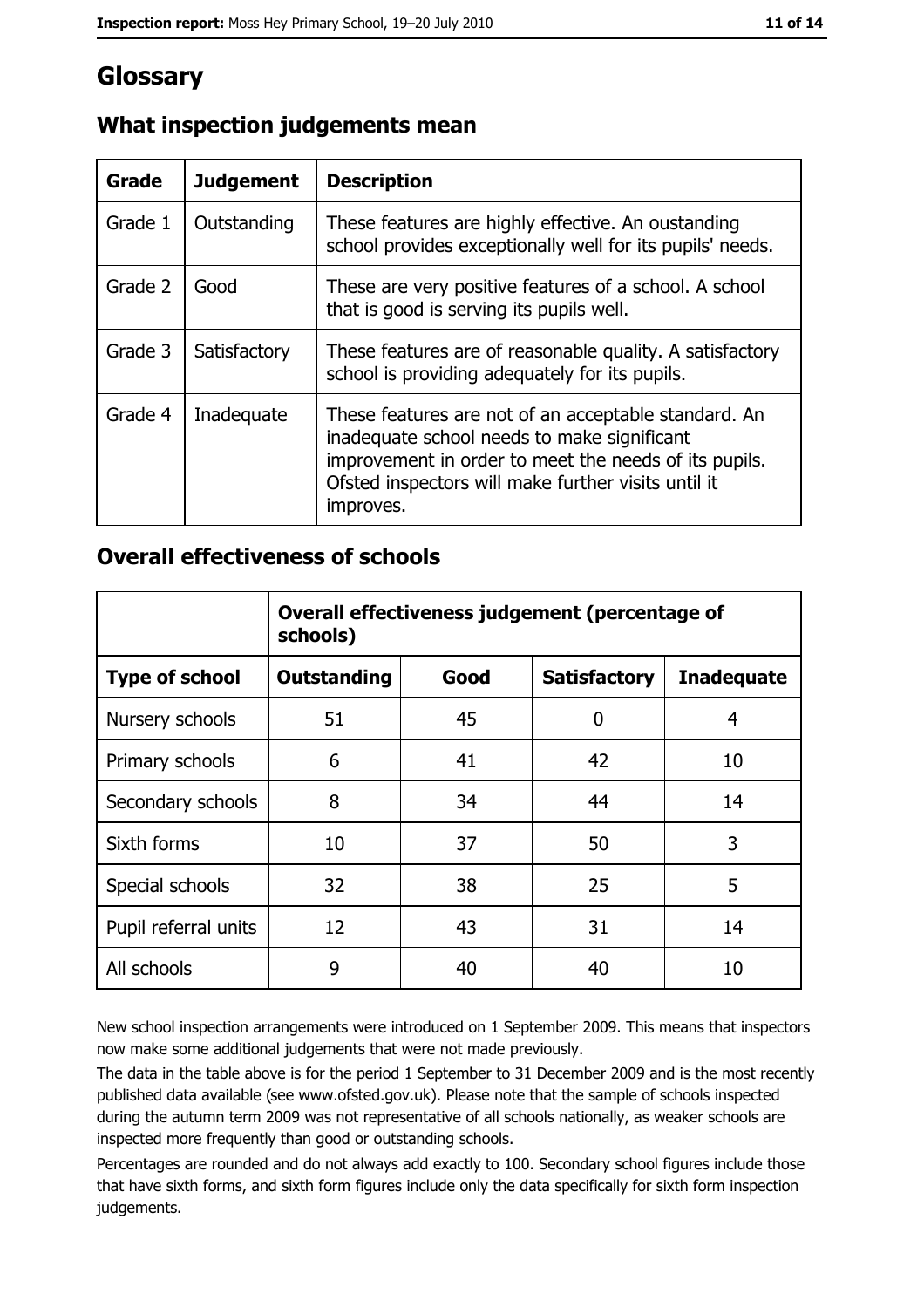# **Common terminology used by inspectors**

| Achievement:                  | the progress and success of a pupil in<br>their learning, development or training.                                                                                                                                                                                                                           |
|-------------------------------|--------------------------------------------------------------------------------------------------------------------------------------------------------------------------------------------------------------------------------------------------------------------------------------------------------------|
| Attainment:                   | the standard of the pupils' work shown by<br>test and examination results and in<br>lessons.                                                                                                                                                                                                                 |
| Capacity to improve:          | the proven ability of the school to<br>continue improving. Inspectors base this<br>judgement on what the school has<br>accomplished so far and on the quality of<br>its systems to maintain improvement.                                                                                                     |
| Leadership and management:    | the contribution of all the staff with<br>responsibilities, not just the headteacher,<br>to identifying priorities, directing and<br>motivating staff and running the school.                                                                                                                                |
| Learning:                     | how well pupils acquire knowledge,<br>develop their understanding, learn and<br>practise skills and are developing their<br>competence as learners.                                                                                                                                                          |
| <b>Overall effectiveness:</b> | inspectors form a judgement on a school's<br>overall effectiveness based on the findings<br>from their inspection of the school. The<br>following judgements, in particular,<br>influence what the overall effectiveness<br>judgement will be.                                                               |
|                               | The school's capacity for sustained<br>improvement.<br>Outcomes for individuals and groups<br>of pupils.<br>The quality of teaching.<br>The extent to which the curriculum<br>meets pupil's needs, including where<br>relevant, through partnerships.<br>The effectiveness of care, guidance<br>and support. |
| Progress:                     | the rate at which pupils are learning in<br>lessons and over longer periods of time. It<br>is often measured by comparing the<br>pupils' attainment at the end of a key<br>stage with their attainment when they<br>started.                                                                                 |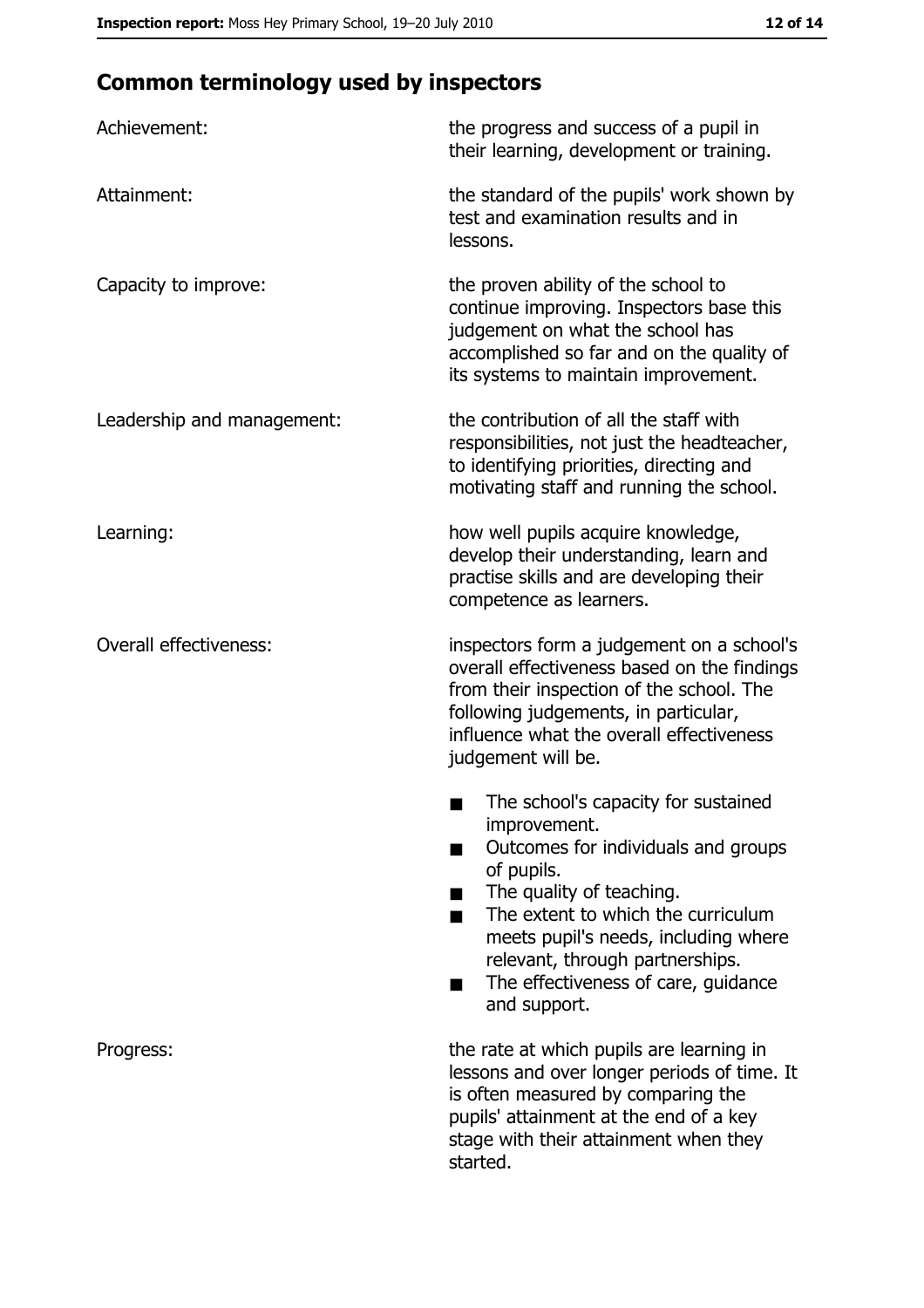This letter is provided for the school, parents and carers to share with their children. It describes Ofsted's main findings from the inspection of their school.



12 July 2010

Dear Pupils

Inspection of Moss Hey Primary School, Stockport, SK7 1DS

Thank you so much for the warm welcome you gave to the inspection team when we came to your school recently. We are very grateful to those of you who came to talk to us on Monday lunchtime and we also enjoyed listening to the Samba band and watching the play rehearsal. You should be very proud of yourselves! I thought I would write to you and tell you what we found out about your school.

Moss Hey is a good school and it is improving all the time. You feel safe in school, behave well and have excellent attendance and punctuality. Well done! You also have an outstanding knowledge of the importance of a balanced diet and of how to keep fit. The school council is always thinking of new ideas to improve the school further and older pupils do so much to support younger ones, particularly for the children in the Reception class.

Teaching is good at Moss Hey and you progress well in your studies as a result and also because you work hard. You really like your independent work in lessons and you enjoyed telling us what you were doing and why, explaining your drawings and models of animal habitats, for example. Your teachers and teaching assistants take good care of you and help you when you are finding things hard.

Your headteacher and all the other staff are always trying to find ways to make your school even better. I would like to help too! I have asked them, therefore, to help boys do better with their writing, by making things more interesting and close to real life for them, giving them as much support as they can and telling them how they can improve their work. I have also asked your school to give your parents and carers more information about the National Curriculum levels you are reaching.

Thanks again for being so kind and polite to us. We wish you well for the future.

Yours sincerely

**Jim Kidd** 

Lead inspector